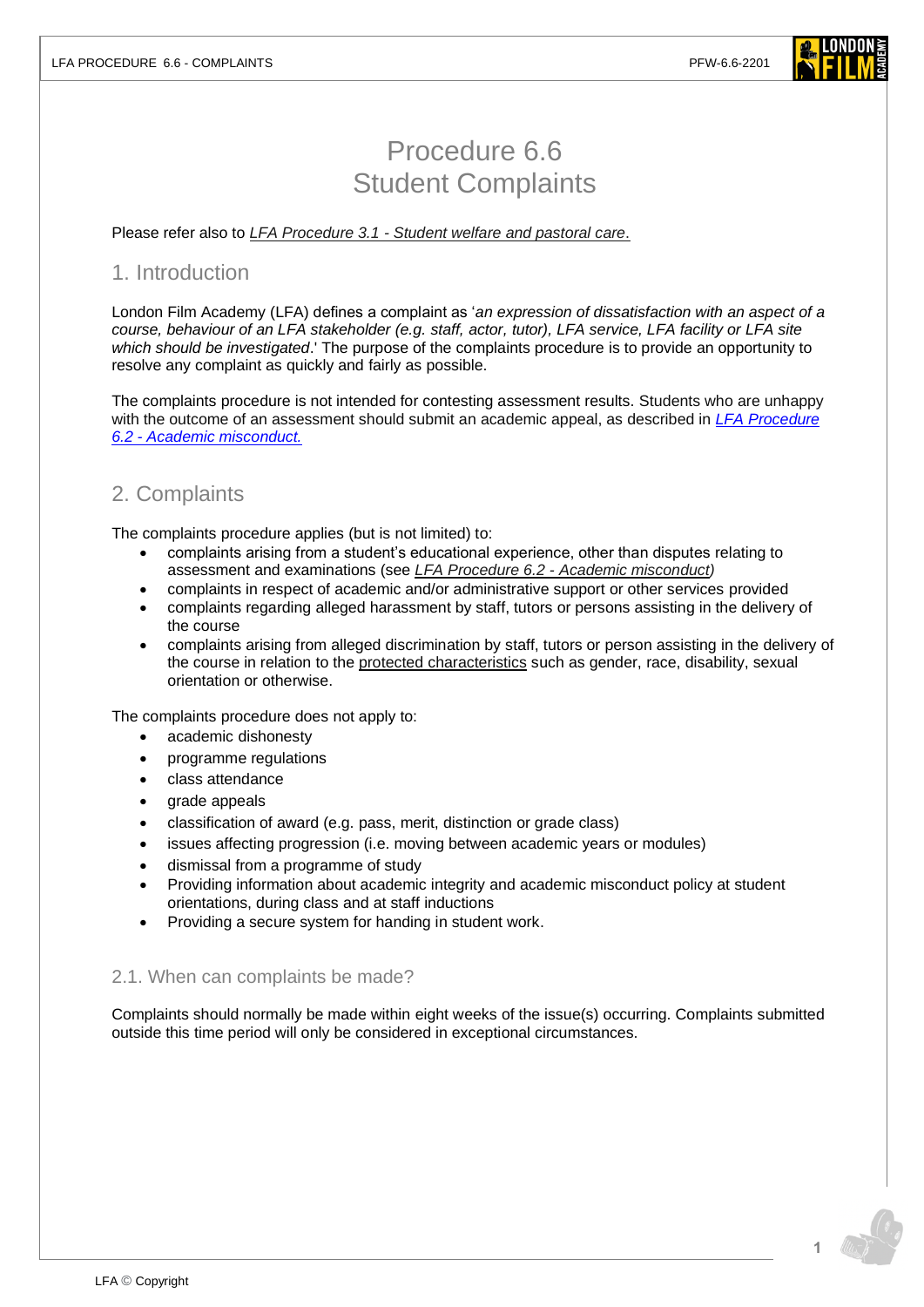

# 2.2. Who can complain?

The complaints procedure is open to any current student, as well as previously-registered students who have either left or graduated from LFA within the last eight weeks.

# 2.3. Who can help with complaints?

- Course Leader and Coordinator
- Personal Tutor
- Student Welfare Officer
- **HR Officer**

### 2.4. The formal complaints process

#### LFA has a three-stage complaints procedure:

#### **Stage 1 Informal resolution**

If a student has a dispute with someone, or feels that they are being treated unfairly, they are encouraged to raise the cause of that dissatisfaction with the person most directly concerned and talk through the issue. The majority of complaints should be capable of resolution at this stage.

If the complaint is not satisfactorily resolved by informal discussion or if the student feels uncomfortable, or is unable to discuss the complaint directly with the person involved, the student should approach the Course Team, either in person or in writing. This still forms an informal part of the procedure. A prompt written response acknowledging the complaint should be expected and the Course Team will address the issue informally or, if the complaint clearly involves an issue of safety or gross misconduct, they may progress the complaint to Stage 2 without delay.

If the complaint has been addressed informally but the student does not believe it has been satisfactorily resolved, then the student should proceed to Stage 2 of the complaints process.

#### **Stage 2 Formal investigation**

To submit a formal complaint, a student must complete an electronic *[complaints form,](https://forms.office.com/r/BB0b2xukWj)* and send any supporting materials to [complaints@londonfilmacademy.com.](mailto:complaints@londonfilmacademy.com) The student should expect to receive an outcome within 20 working days of the complaint being investigated. Students should only resort to the formal procedure:

- when informal resolution has been sought and has failed
- when the grievance is against the Course Leader/Coordinator
- where there is a significant concern for safety or gross misconduct involving: theft, fraud, dishonesty, offensive behaviour (specifically harassment, bullying, fighting, aggressive or intimidating behaviour, threats of violence, dangerous horseplay), property damage, incapacity from excess of alcohol or drugs or unsafe behaviour which puts the person or others at risk of harm.

Formal complaints will be received and reviewed by the Head of Academic Governance and HR Officer (not the Course Team), who will acknowledge receipt within five working days. Should the complaint be about this member of staff, then the student should state this, clearly requesting that another senior manager be appointed to deal with the complaint.

The detail of the grievance must include:

- complainant's contact details and student number
- a summary of what discussions have taken place and the reasons why the previous actions to date have been unsatisfactory
- witnesses who have consented to being interviewed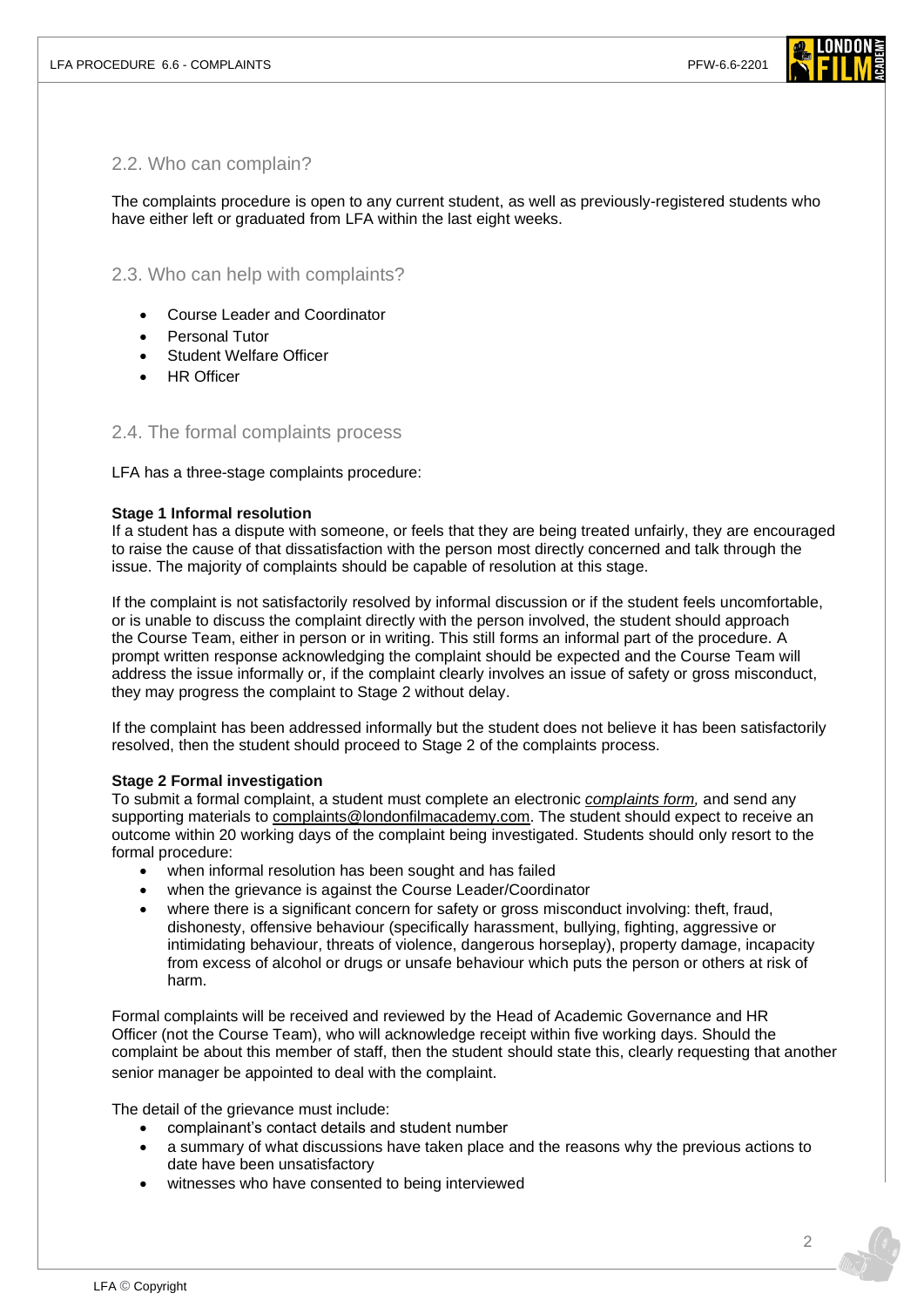

the desired outcome sought by the complainant.

LFA will then carry out an investigation. This may involve interviewing the student making the complaint and others directly involved. Interview notices will be made in writing in advance. Students are entitled to bring someone with them to any meetings held to discuss the complaint. This person, referred to as a 'friend', should be a member of LFA (e.g. a fellow student or course deliverer) and/or a parent/guardian (if the student is under 18 years old).

Following investigation, a full response should normally be expected within 20 working days from the receipt of the complaint form. Where this is not the case the student should be informed of an alternative timescale. Any recommended remedies will be implemented by the department concerned as soon as possible, and written confirmation of action taken will be sent to the Head of Academic Governance. LFA will need to keep records of complaints and their investigation and will monitor the information relating to complaints to allow us to improve our services. Complaints will be logged and monitored by the LFA Human Resources Team. The complaint record will be separate from the student record.

#### **Stage 3 Appeal**

If, at the end of the process, the student is still unhappy with LFA's actions, they may appeal in writing to the Joint Principal(s) or their nominated representative by email [\(appeals@londonfilmacademy.com\)](mailto:appeals@londonfilmacademy.com?subject=Complaint%20Appeal). The student should expect to receive an outcome within 20 working days of the complaint being reviewed. If resolution of a complaint has failed internally, BA and MA students ONLY may submit a formal complaint to the University of Derby. For full details, please refer to the *University [of Derby's Complaints](https://www.derby.ac.uk/about/academic-regulations/complaints-procedure/) [Procedure.](https://www.derby.ac.uk/about/academic-regulations/complaints-procedure/)*

## 2.3 Office of the Independent Adjudicator (OIA)

If students remain dissatisfied with the final outcome and all processes above are complete, they will be issued with a Completion of Procedures (COP) and may request an independent review of their case by the Office of the Independent Adjudicator for Higher Education:

Office of the Independent Adjudicator Second Floor Abbey Gate 57-75 Kings Road Reading RG1 3AB

Telephone: 01189 599813

Email: [enquiries@oiahe.org.uk](mailto:enquiries@oiahe.org.uk)

Website: www.oiahe.org.uk

Normally a student cannot complain to OIA without a COP letter.

### 2.4. Rights and responsibilities

This procedure is intended to incorporate the principles of natural justice and procedural fairness and shall be conducted in reference to the following guidelines:

- always be polite; abusive or inflammatory language is not acceptable, neither is the widespread dissemination of any complaint
- a person making a decision in a case should declare any personal interest they have in the proceedings
- a person who makes a decision should be unbiased and act in good faith
- proceedings should be conducted so that they are fair to all parties
- each party should be given the opportunity to ask questions and respond to the evidence of the other party